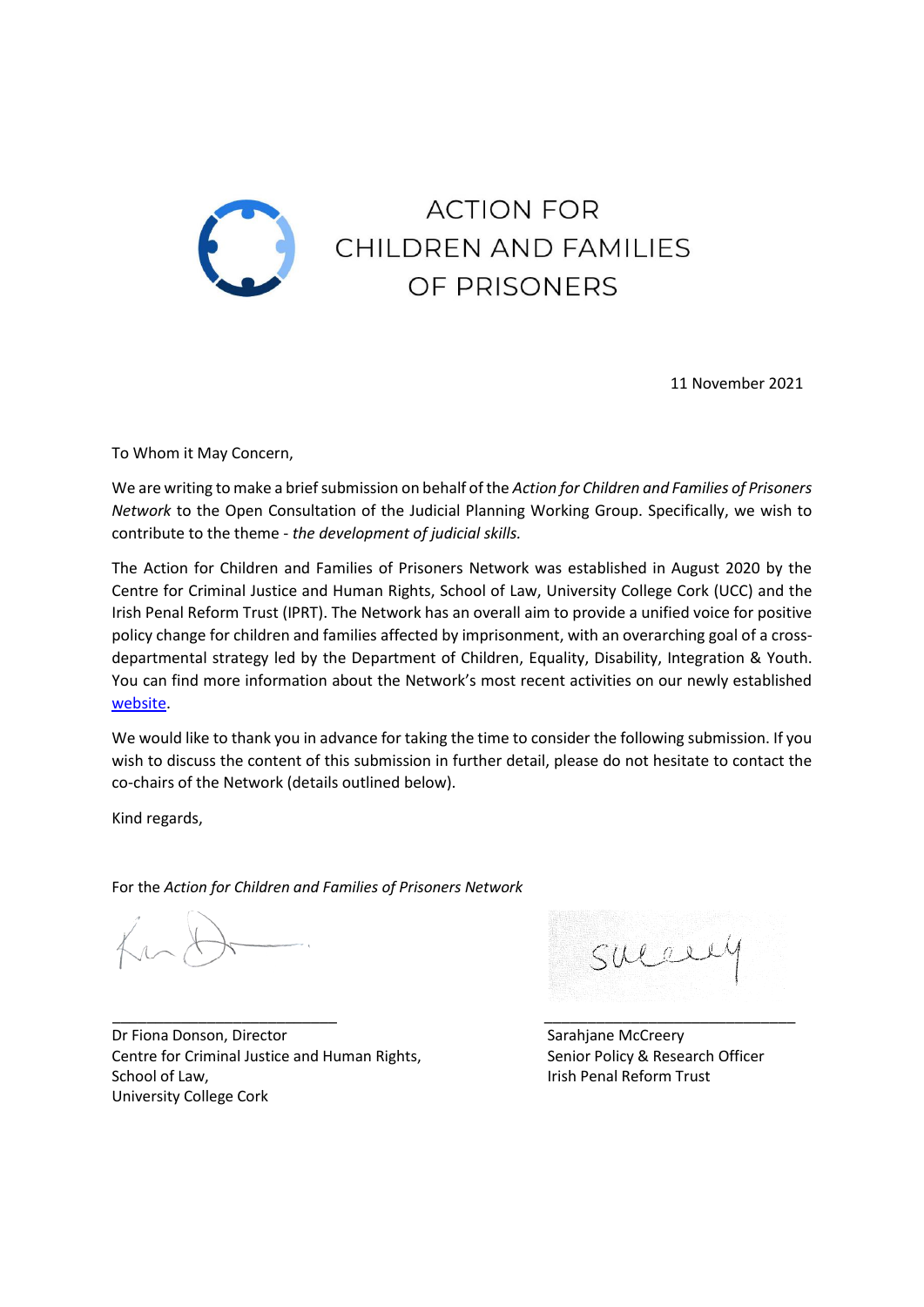# Consultation on Judicial Planning with specific reference to the development of judicial skills

The Network highlights the importance of judicial training and its role, as stated by the Declaration of Judicial Training Principles<sup>1</sup>, in ensuring high standards of competence and performance.<sup>2</sup> Training plays an important role in broadening understanding and knowledge of judiciary of all rights.

In relation to this, the Network notes the need for judicial training in relation to children's rights and their role in all decision-making where a child is affected. Specifically, we note the findings of IPRT's report*, [Piecing it Together: Supporting Children and Families with a Family Member in Prison in](https://www.iprt.ie/site/assets/files/6958/piecing_it_together_supporting_children_and_families.pdf)  [Ireland](https://www.iprt.ie/site/assets/files/6958/piecing_it_together_supporting_children_and_families.pdf)*. 3 In particular, Recommendation 4 which focuses on enshrining in law and practice the principle of *'Prison as a Last Resort'* for primary caregivers. Specific recommendations were as follows:

### **Recommendation 4.1**

The Sentencing Guidelines and Information Committee should include in proposed sentencing guidelines:

- a) The overarching principles of imprisonment as a last resort:
- b) A presumption in favour of community sentence where a primary caregiver is being sentenced; and
- c) A requirement that the 'best interests' of the child, and the impact of imprisonment on the child, is considered in circumstances where the primary caregiver may be imprisoned.

# **Recommendation 4.2**

The Judicial Studies Committee should provide training to all judges on the impact of imprisonment of a primary carer on children.

# **Recommendation 4.3**

The Department of Justice should consider implementing a formal process whereby a child's voice can be heard in all judicial decisions that may affect the child, including where the child's primary caregiver may be sent to prison.

We would specifically draw attention to recommendation 4.2, which notes the importance of providing training on the impact of imprisonment of a primary carer on children. Further, we would highlight recommendation 4.3, regarding the development of a formal process to ensure that the voice of the child is heard in all judicial decisions, including where a primary caregiver may be sent to prison. This recommendation aligns with the Council of Europe Recommendation CM/Rec(2018)5 of the Committee of Ministers to Member States concerning children with imprisoned parents, <sup>4</sup> which states that:

<sup>1</sup> International Organisation for judicial training, (2017). *Declaration of Judicial Training Principles*. [Online]. IOJT. Available from[: https://www.enm.justice.fr/sites/default/files/kiosque/Declaration-of-judicial-training-principles-adopted.pdf.](https://www.enm.justice.fr/sites/default/files/kiosque/Declaration-of-judicial-training-principles-adopted.pdf) [10 November 2021].

<sup>2</sup> Ibid – Principle 1 states *"Judicial training is essential to ensure high standards of competence and performance. Judicial training is fundamental to judicial independence, the rule of law, and the protection of the rights of all people. "* 3 Irish Penal Reform Trust. (2021). *Piecing It Together: Supporting Children and Families with a Family Member in Prison in Ireland*. [Online], IPRT. Available from:

[https://www.iprt.ie/site/assets/files/6958/piecing\\_it\\_together\\_supporting\\_children\\_and\\_families.pdf.](https://www.iprt.ie/site/assets/files/6958/piecing_it_together_supporting_children_and_families.pdf) [10 November 2021].

<sup>4</sup> Council of Europe. (2018). *Recommendation CM/Rec(2018)5 of the Committee of Ministers to member States concerning children with imprisoned parents*. [Online]. CoE. Available from: [https://rm.coe.int/cm-recommendation-2018-5](https://rm.coe.int/cm-recommendation-2018-5-concerning-children-with-imprisoned-parents-e/16807b3438) [concerning-children-with-imprisoned-parents-e/16807b3438.](https://rm.coe.int/cm-recommendation-2018-5-concerning-children-with-imprisoned-parents-e/16807b3438) [10 November 2021].